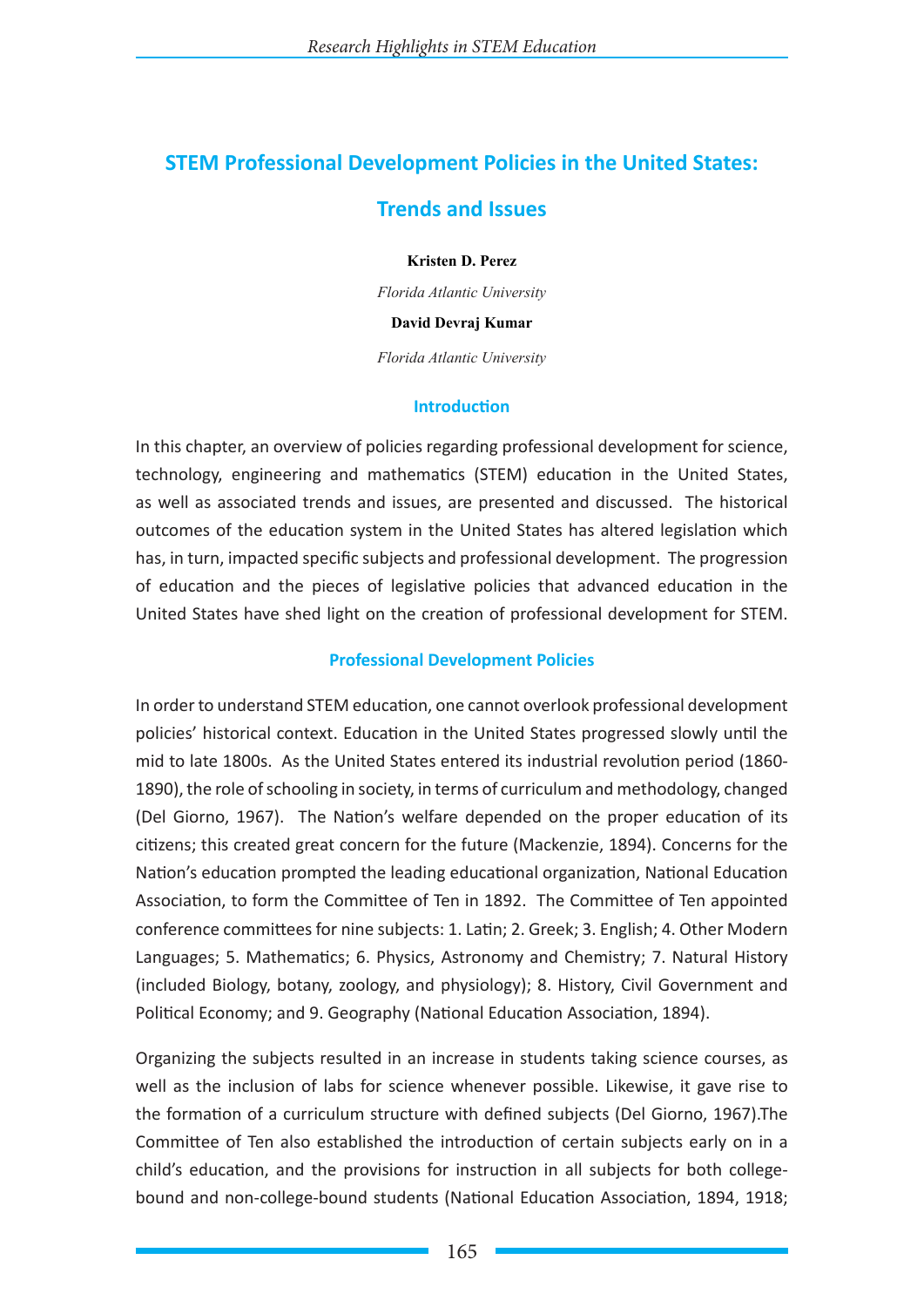Weidner, 2004). These changes created opportunities and a need for teachers to receive professional development.

In the latter part of the 19th century, professional development became a great concern with the emergence of textbooks that questioned teaching methodology. These textbooks addressed specific teaching methods, such as not using the textbook alone, and allowing the student to discover things on his or her own (Del Giorno, 1967). During this time, teachers received professional development by reading magazines (such as *Science)*, books, and letters (like the *Preston Papers*), field experience, and/or trainings (such as those the Industrial Education Association offered to manual arts instructors). This created unstructured professional development, or professional development that occurred without financial assistance from the federal government.

To describe professional development, one must combine several definitions: First, professional development is a teacher's ongoing learning experience (Luft & Hewson, 2014). Christopher Day's (1999) definition of professional development includes allnatural learning experiences and planned activities intended to provide a direct or indirect benefit to the individual or school. Through these activities, teachers "renew and extend their commitment as change agents" (Day, 1999, p. 18). Summarizing these definitions, one could operationally define professional development as a continuous learning experience that has a direct and indirect impact on the teacher and the teacher's commitment as a change agent in his or her classroom.

There are implications for this definition in legislations at the state and federal levels. At the state level, for example, in Milwaukee, WI, 1893, Dr. Lorenzo Dow Harvey organized classes for teachers and principals. They were to meet every other Saturday to "stimulate teachers' professional reading and thought on the application of psychological principles to the everyday situations of the schoolroom" (Bawden, 1950, p. 90). At the federal level, professional development is first addressed informally in the Morrill Act of 1862, and first addressed formally (funds allotted for professional development) in the 1978 amendments of Elementary and Secondary Education Act.

One must view the history of professional development -- whether for science, technology, engineering, mathematics, or other subjects -- through the lens of educational policy, curriculum, and tools for education. Taking this approach makes it easier for one to see professional development's transition from unstructured (which still takes place today) to structured (mandated by federal and state policies).

## **A Brief Overview of STEM Professional Development Policies Past**

From the mid 1800s to the early 1950s, science, technology, engineering, and mathematics education took slightly different paths. This led the federal government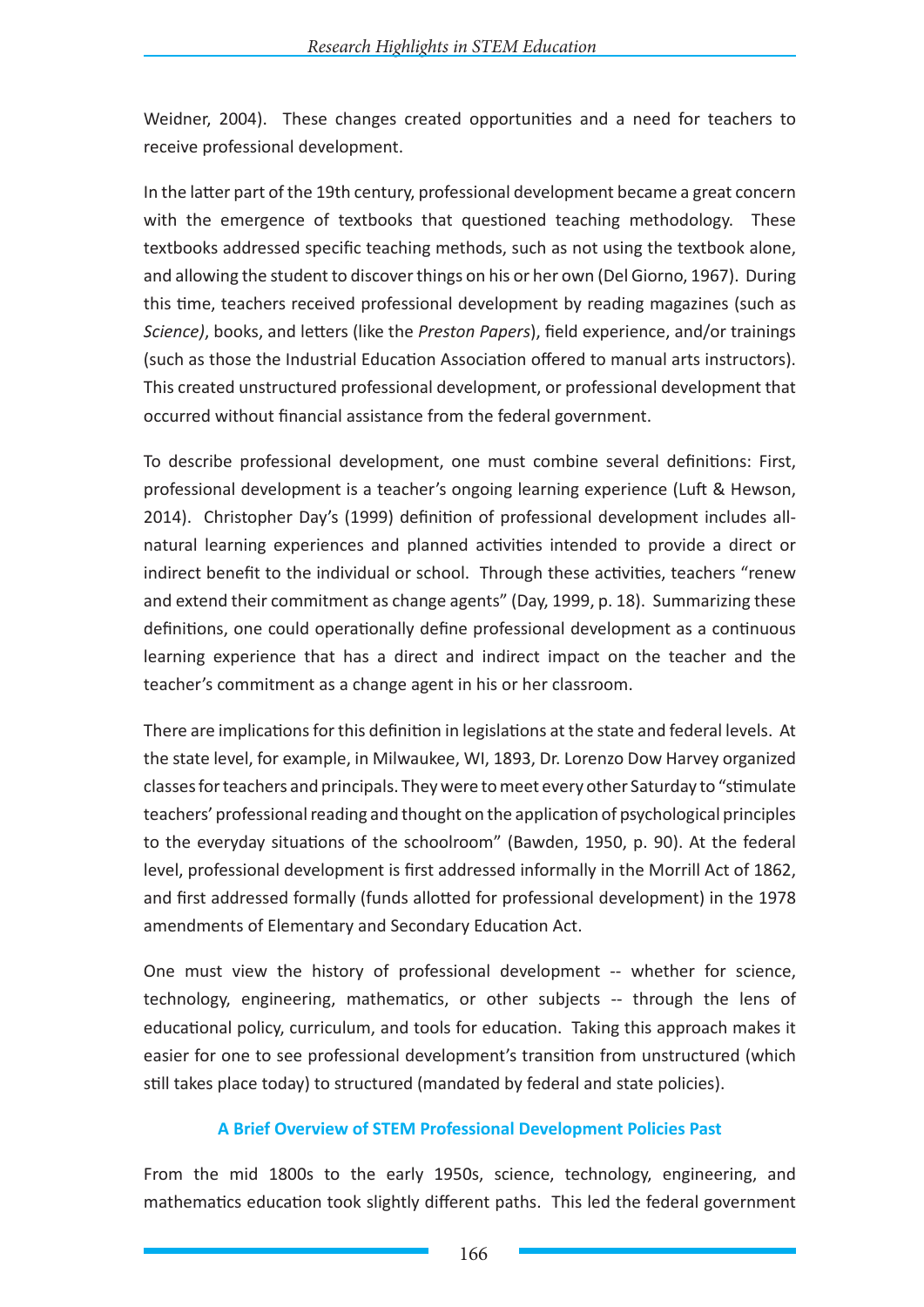to pass legislation that directly impacted each subject differently. Teachers received professional development for each subject in the 1800s and early 1900s mainly through journal articles and books. By the mid 1900s, professional development for science, technology, engineering, and mathematics educators had expanded to include preparatory courses and some formally structured programs (Del Giorno, 1967; Hurd, 1961). As the nation entered the 1950s, the federal government had enriched itself with science, technology, engineering, and mathematics education policy. Educational policies from this point forward included rhetoric related specifically to these subjects.

Much of the federal education policy in the 1990s and 2000s concentrated on standards, assessment, and accountability (Hurst, Tan, Meek, & Sellers, 2003). States were under federal mandates to create standards and assessments that required teachers to be trained and educated on updates for each state's educational directives. States had to review and revamp many of the professional development programs that already existed to accommodate these federal mandates. Moving into the 2000s, the federal government embedded itself further into science, technology, engineering, and mathematics education, as well as teacher professional development, with a major educational reform act: No Child Left Behind.

## **STEM Education Professional Development Policies Present**

The chief educational policies passed from 1950 to 1999 facilitated the transition of professional development from solely unstructured, to both unstructured and structured, providing trainings for science, technology, engineering, and mathematics teachers. The policies also offered much support and funding for the development of curriculum for K-12 science and mathematics. Engineering and technology K-12 curriculum did not receive as many provisions as mathematics and science, but would eventually receive attention in the 2000s. Along with funding and support came mandates on the programs for research, placing science, technology, engineering, and mathematics education and its professional development under much scrutiny. STEM – a buzzword/term used in reference to science, technology, engineering, and mathematics, and professional development and education related to these subjects -- began to emerge among policy writers and education professionals.

The National Science Foundation coined STEM (science, technology, engineering, and mathematics) some time in the early 1990s (Dugger, 2016a). Even though the acronym included engineering and technology, when used, it most often referred to mathematics and science. This could be because past federal policy stated that science included engineering and technology; in many instances, engineering and technology were described as tools used in education, rather than subjects in their own right. It was not until 2010 that the term, STEM appeared in a federal policy and was defined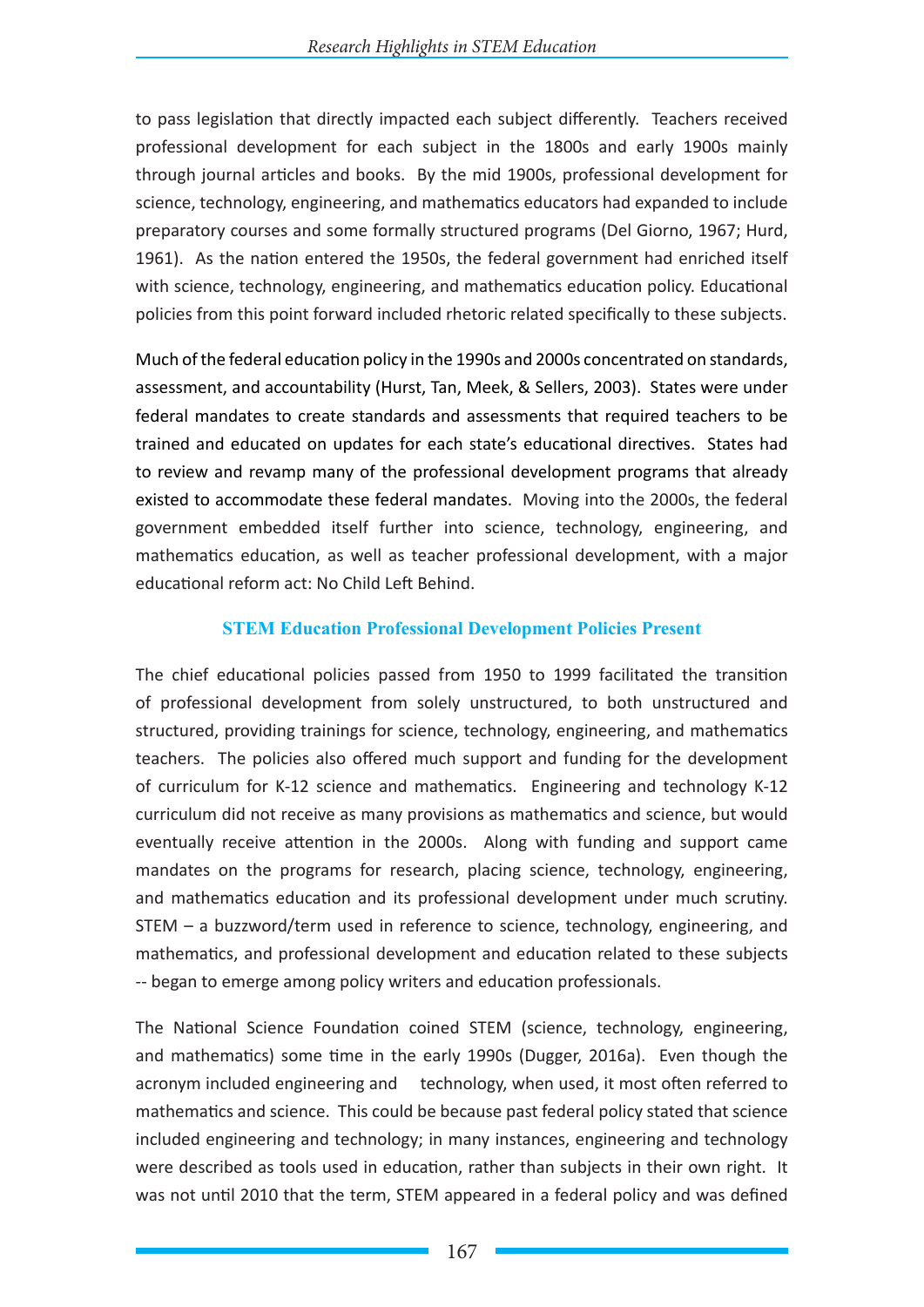as "the academic and professional disciplines of science, technology, engineering, and mathematics" (America COMPETES Reauthorization Act, 2011, §2). Just like the unclear use of the acronym, STEM, the realm of professional development was murky. In turn, it received criticism.

Progress Through the Teacher Pipeline: 1992–93 College Graduates and Elementary/ Secondary School Teaching as of 1997 acknowledged research that indicated K-12 teacher professional development was "viewed as inadequate by many scholars and policymakers, and initiatives to improve [were abundant]" (Henke, Chen, & Geis, 2000, p. 2). A core argument was that formal professional development would not have lasting effects unless it was connected to the classroom (Fullen, 1991). The National Center for Education Statistics (2001) found that only 18 percent of public school teachers felt that professional development was connected to other programs at their schools.

It was also suggested that teachers were more likely to participate in professional development that focused on state or district curriculum and performance standards (80 percent), while 74 percent preferred integration of educational technology trainings, and 72 percent preferred an "in-depth study of the subject area of the main teaching assignment" (Parsad, Lewis, Farris, & Westat, 2001, p. 4). A study for mathematics and science education indicated that instruction around use of technology in the classroom was teachers' most highly perceived need within professional development. Content knowledge was teachers' second most highly perceived need (mathematics and science content for elementary teachers and science content only for middle school teachers; high school teachers were not concerned with content knowledge) (Weiss, Banilower, McMahon, & Smith, 2001). The findings in these studies, as well as with several others, prompted policy writers to include provisions for professional development in the rewrite of the Elementary and Secondary Education Act, No Child Left Behind.

The No Child Left Behind Act of 2001 (NCLB) included not only improvements for professional development and stipulations for stronger accountability, but also initiatives to help revitalize STEM education (United States Department of Education, 2012). The NCLB allowed funds to be combined from Title II of this Act ("preparing, training, and recruiting high quality teachers and principals"), other Acts, and other sources for professional development (No Child Left Behind, 2002, §1119).

It also specified that there should be a

"(2) focus on the education of mathematics and science teachers… [that development] continuously stimulate teachers' intellectual growth and upgrade teachers' knowledge and skills… (3) bring mathematics and science teachers… together with scientists, mathematicians, and engineers to increase the subject matter knowledge of mathematics and science teachers… (5) [and] improve and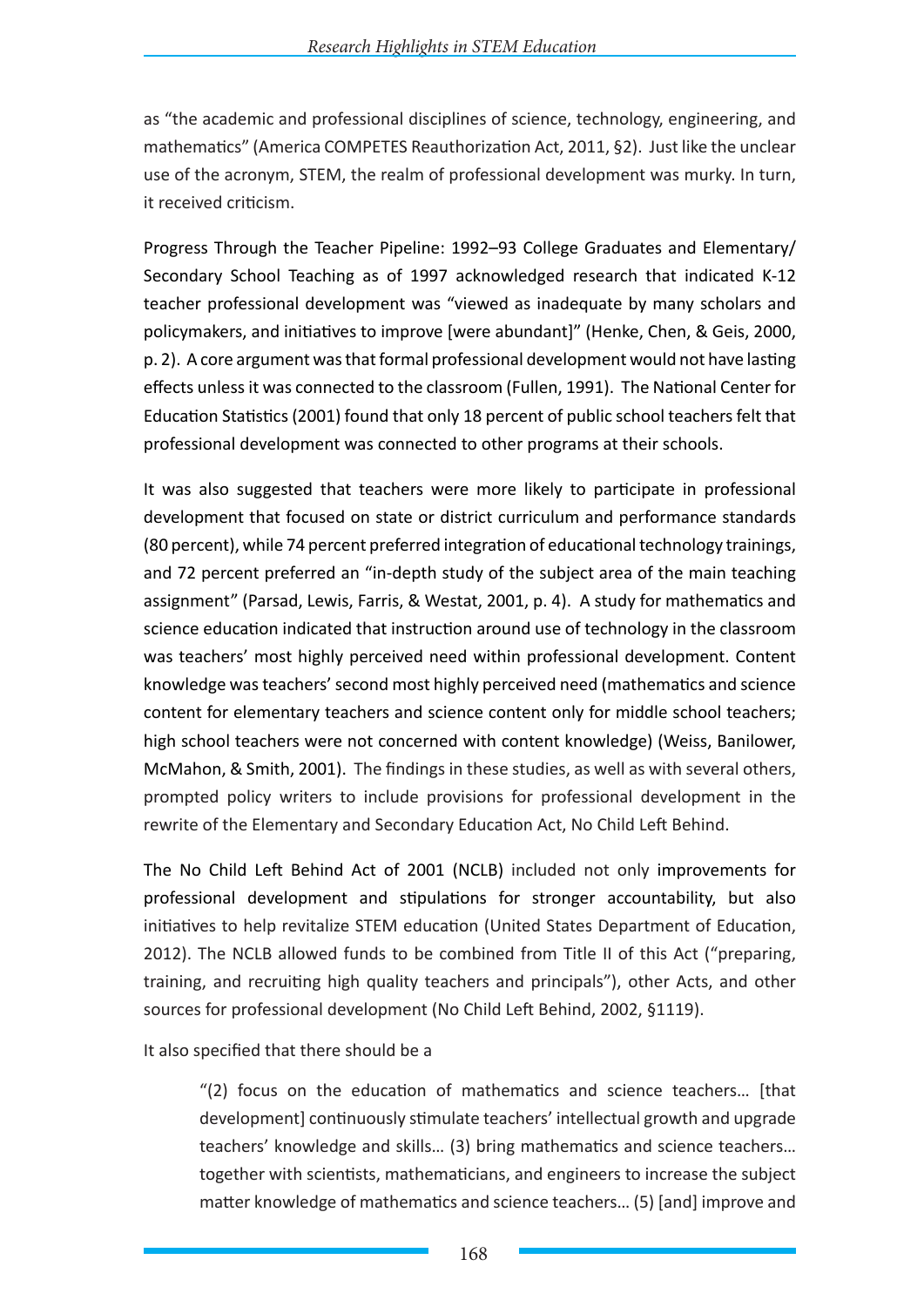expand training of mathematics and science teachers… in effective integration of technology (§2201)."

The NCLB focused strongly on professional development in science and mathematics. Engineering was encompassed in science, and technology education was viewed as it had been in previous educational policies: a tool to enhance education.

The focus on professional development within mathematics and science education was further established in NCLB through provisions to grow partnerships with mathematics and science educational agencies outside of the classroom.

The Mathematics and Science Partnerships (MSPs) had a goal to improve students' academic achievement in mathematics and science through quality instruction. The MSPs' purpose was to encourage higher institutes to improve teacher education for mathematics and science teachers by "focus[ing] on the education of mathematics and science teachers as a career-long process that continuously stimulates teachers' intellectual growth and upgrades teachers' knowledge and skills" (No Child Left Behind, 2002, §2201). The MSPs were to bring together educators and other professionals in mathematics and sciences to improve teaching skills by exposing teachers to sophisticated laboratory equipment and other resources. The creators of MSPs hoped that teachers would be able to develop curriculum that aligned with the state's standards, and that teachers would enforce the "standards expected for postsecondary study in engineering, mathematics, and science" in classrooms (No Child Left Behind, 2002, §2201). To fulfill NCLB requirements, states were mandated to create assessments and curriculum that aligned with standards. The assessments would show the long-term trend in reading and mathematics for students, and create an avenue for improving professional development.

By 2004, all states had professional development requirements for license renewal that varied in criteria from superintendent recommendations to 150 hours of professional development (Cavell, Blank, Toye, & Williams, 2004). 37 states had funds specifically for professional development programs, 24 states established policies that aligned professional development with state content standards, and 35 had standards in place for professional development (Cavell, Blank, Toye, & Williams, 2004; Skinner, 2005).

States' initiatives for professional development created an increase in teacher participation, but "most teachers' professional development experiences were not of high quality" (National Science Board, 2006, p. 1-41). In 2007, Rising Above the Gathering Storm stated that teachers were the key to improving student performance, which influenced the government to place a stronger emphasis on STEM education in the next federal policy.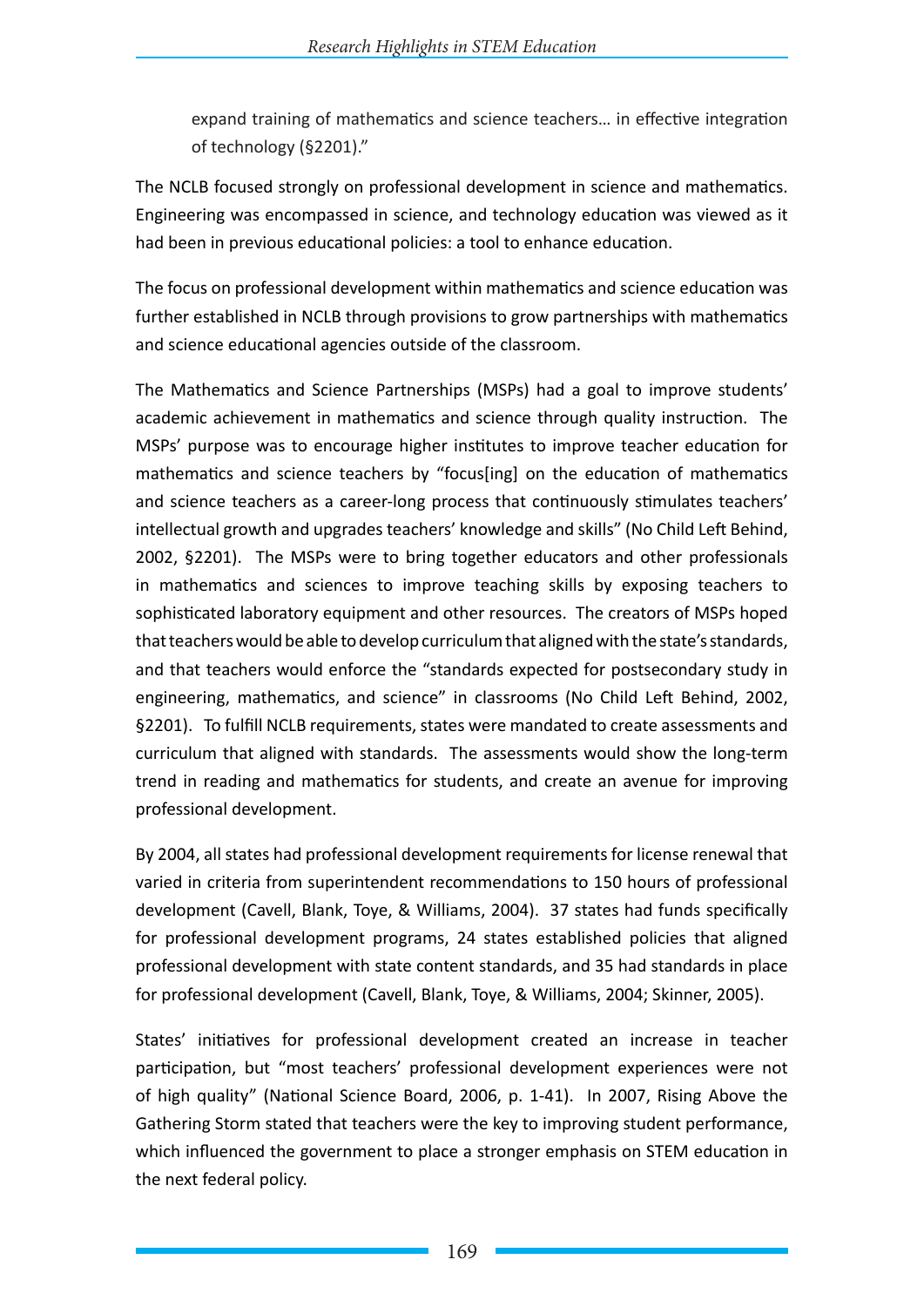In Rising Above the Gathering Storm (2007), a committee formed by the National Academy of Sciences, National Academy of Engineering, and the Institute of Medicine, voiced their concerns on the erosion of the scientific and technological building blocks that were needed to maintain the United States' economic leadership. The report identified two key challenges connected to STEM skills: the creation of high-quality jobs for Americans, and the nation's need for affordable, clean, and reliable energy. The committee recommended four actions to focus on helping the country to overcome these challenges; one of the actions called for changes in K-12 education. This action step was referred to as 10,000 Teachers, 10 Million Minds and would recruit 10,000 science and mathematics teachers annually, educating 10 million minds. Rising Above the Gathering Storm (2007) acknowledged the teacher shortage. Likewise, it acknowledged that students had only a 40 percent chance of having a teacher for chemistry who had majored in the subject. If the subject were English, however, that possibility rose to 80 percent (National Academy of Sciences, National Academy of Engineering, and Institute of Medicine, 2007). Rising Above the Gathering Storm (2007) specified a need for professional development opportunities that were high-quality, focused on content, had a significant effect on student performance, included year-long mentoring, contained pedagogical strategies, and provided high-quality curricular materials. To tackle the goal of 10,000 Teachers, 10 Million Minds, federal policymakers drafted a bill to provide resources for the enhancement of STEM education and professional development.

The America Creating Opportunities to Meaningfully Promote Excellence in Technology, Education, and Science Act of 2007, or America COMPETES Act, was "an Act to invest in innovation through research and development, and to improve the competitiveness of the United States" (intro.). The America COMPETES Act Title VI was devoted to education, and allotted grants for teachers to earn master's degrees in science, technology, engineering, and mathematics education. The America COMPETES Act authorized programs for teachers to experience research, and created other professional development opportunities to enhance teachers' science, technology, engineering, and mathematics content knowledge. The "National Panel on Promising Practices in K-12 STEM Teaching and Learning" was tasked with "identifying promising practices for improving teaching and student achievement in science, technology, engineering, and mathematics" (§6131).

Technology and engineering, for what seemed like the first time in a federal educational policy, were treated as separate subjects, and the acronym, STEM was used. It was not until the Act was reauthorized in 2010 as the America COMPETES Reauthorization Act that STEM was defined. In December 2007, America's economy began to show signs of instability. The federal government signed the American Recovery and Reinvestment Act of 2009 (ARRA) to avert education cuts (United States Department of Education,2009a).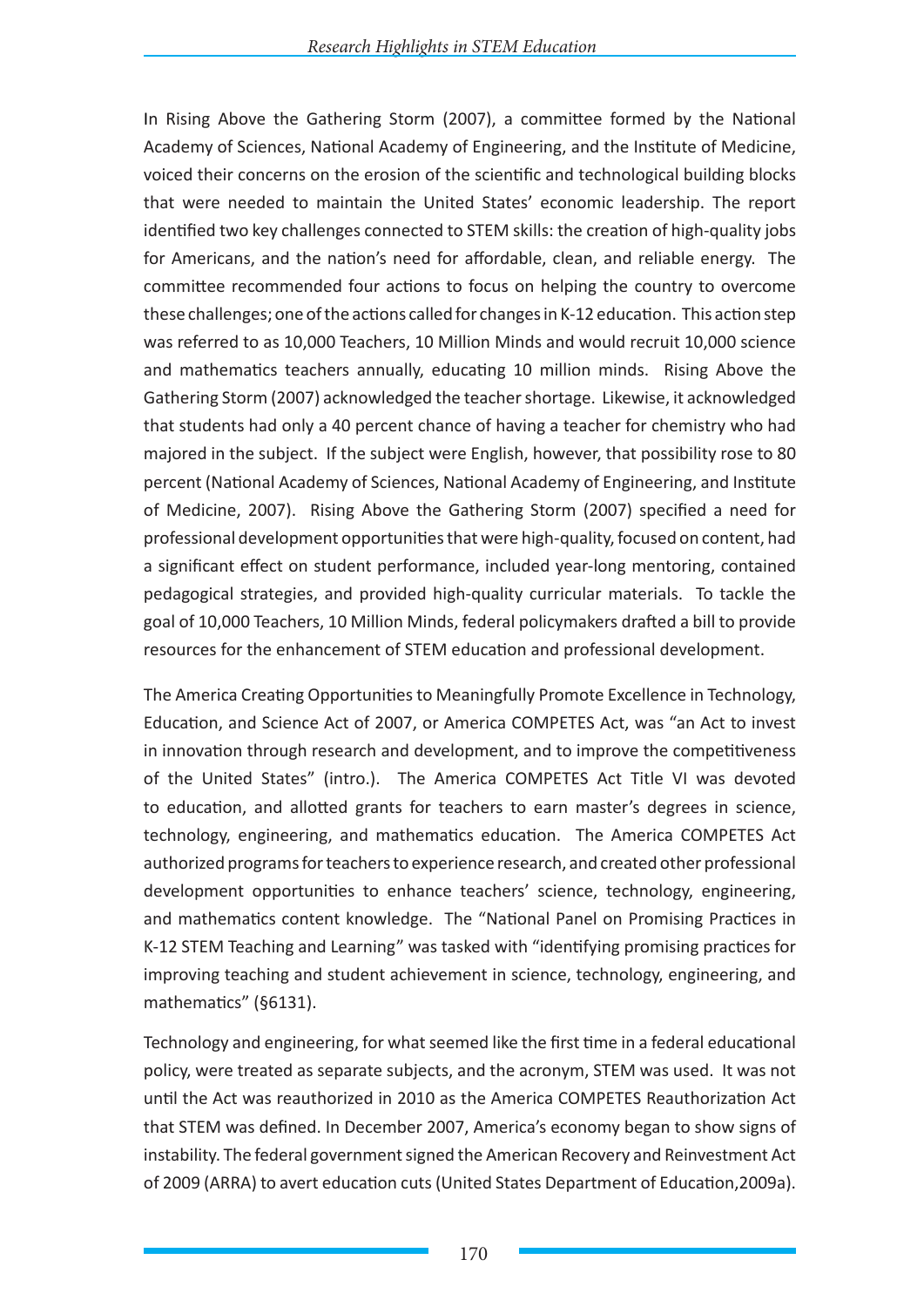The ARRA allotted \$4.35 billion in funds for a competitive grant program called *Race to the Top*. A criterion on the application required states to include a plan for high-quality professional development, and the government gave priority to STEMfocused applications (United States Department of Education, 2009b). The monetary investments from ARRA and *Race to the Top* provided education the means to continue to move forward. According to the Nation's Report Card 1990-2007 and the Trends in International Mathematics and Science Study or TIMSS 1995 and 2007 reports, overall, the nation was making progress. In 2010, the America COMPETES Act was reauthorized to continue the growth of STEM education.

In America COMPETES Reauthorization Act, there were many provisions for improvement in education and professional development for science, technology, engineering, and mathematics. The Office of Science and Technology Policy established a committee – CoSTEM -- to coordinate Federal STEM education and STEM programs (§101). CoSTEM was tasked with creating a five-year strategic plan that pledged money for recruiting high-quality STEM teachers, producing high-quality professional development, strengthening the infrastructure for supporting STEM instruction and engagement, and providing STEM resources and equipment (National Science and Technology Council Committee on STEM Education, 2011). In America COMPETES Reauthorization Act, each letter in the acronym, STEM was used liberally throughout the policy as an abbreviation for its associated subject -- not to describe an integration of the subjects.

The America COMPETES Reauthorization Act of 2010 brought about more changes to STEM education. A section entitled *Science, Technology, Engineering, and Mathematics Support Programs*, which housed the National Science Foundation Authorization Act of 2010, reflected many advances. This act made available \$9.3785 billion to be used for education and human resources at the National Science Foundation (§503).

This allotment of funds to the National Science Foundation (NSF) was important to STEM education because in 2012, an analysis of federal funds suggested that the majority of STEM education funding and professional development came from the NSF. This analysis stated that the NSF was a "key component of the federal STEM education effort" (Gonzalez, 2012, p. 1).

A 2010 report by the Committee on Standards for K–12 Engineering Education emphasized the lack of attention that the "T" and "E" in STEM had historically received. The America COMPETES Act of 2007 and America COMPETES Reauthorization Act of 2010 seemed to be the first federal education policies to pull technology and engineering out from under the umbrella of science. Though it was not very clear in the policies, the "T" in STEM was addressed in education as a tool to help improve or enhance the curriculum of other subjects.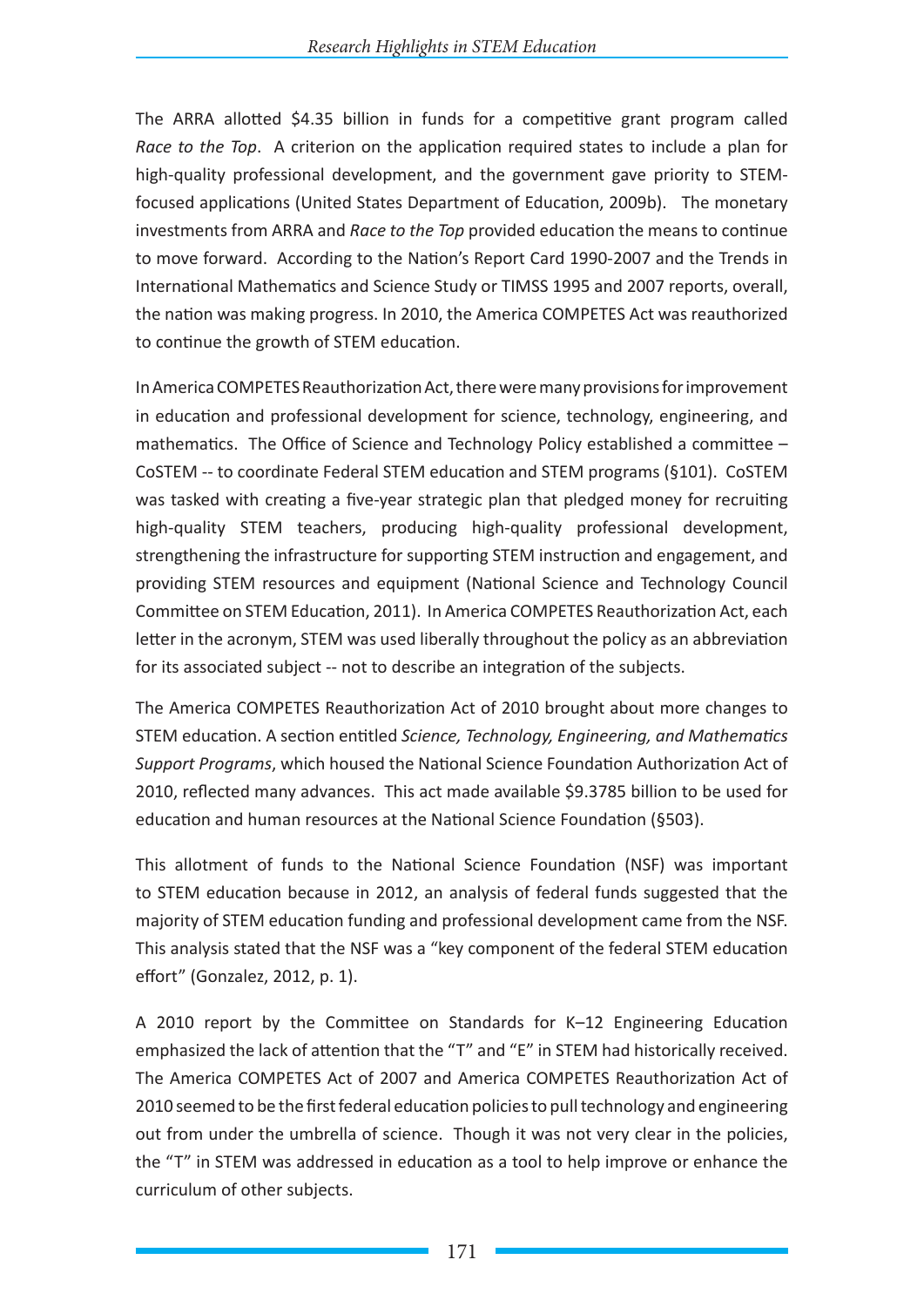For technology education to take a stand among the major subjects, a clear definition – in addition to standards – was necessary. The first standards written for technology education were the 2000 *Standards for Technological Literacy: Content for the Study of Technology* (2000/2002/2007). Within these standards, technology and technology education were defined.

"Technology is the innovation, change, or modification of the natural world or environment to satisfy perceived human wants and needs…Technology education is [further] a study of technology, which provides an opportunity for students to learn about the process and knowledge related to technology that are needed to solve problems and extend human capabilities" (International Technology Education Association, 2007, p. 242).

Having a clear definition of technology, technology education, and standards provided the "T" in STEM with the foundation to become its own entity during the 2015 Elementary and Secondary Education rewrite debates.

In the same 2010 report, The Committee on Standards for K-12 Engineering Education provided several reasons as to why engineering had yet to create K-12 standards. The Committee stated that engineering education was strongly connected to science, mathematics, and technology. The standards for engineering education were the same as the standards for these subjects. Thus, engineering education did not need its own. Another rationale was that K-12 engineering was still in its infancy, making it difficult for engineering education to stand on its own (Committee on Standards for K–12 Engineering Education, 2010). However, engineering education was not without some guidelines. The Accreditation Board for Engineering and Technology (ABET) adopted Engineering Criteria (EC) 2000 in 1996.

The criteria that EC2000 and later amendments set were directed toward postsecondary education programs. This did not prevent K-12 educators from using the EC2000's criteria to create curriculum for the "E" in STEM. From 2010 to 2015, STEM education and professional development for each of these content areas experienced growth. The federal government's focused on creating integrated curriculum for STEM, and on recruiting highly qualified STEM teachers.

In order to practice the integration of STEM, educators fashioned curriculum by using the standards that the "National Council of Teachers of Mathematics' *Principles and Standards for School Mathematics* (2000) , the National Research Council's *National Science Education Standards* (1996) , *Standards for Technological Literacy* (2000), the Accreditation Board for Engineering and Technology's *Engineering Criteria 2000* (1997), and the *Common Core State Standards Initiative for Mathematics* (2011)" (Asunda, 2012, p. par. 18) had set forth.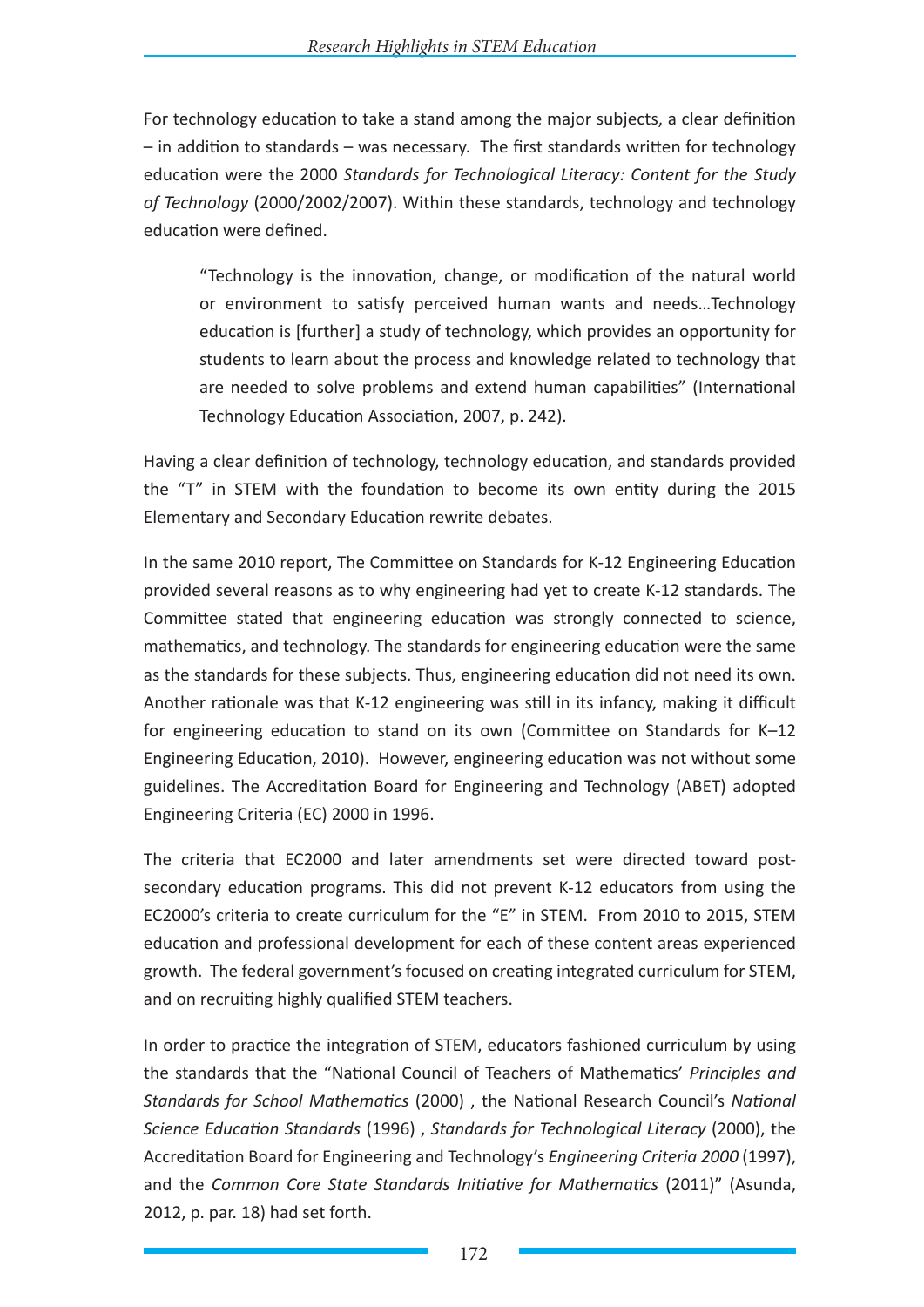The government debated STEM-specific standards, but had not yet set federal mandates. Though still on rocky ground, curriculum for STEM education was advancing. Teachers for STEM education, on the other hand, were in short supply, and many teachers were expected to retire over the next several years. These issues prompted the White House to run a campaign to recruit more STEM educators.

In 2011, President Obama set out to obtain 100,000 well-qualified mathematics and science teachers in ten years. The *100Kin10* was launched through the efforts of the Carnegie Corporation of New York and Opportunity Equation, to meet the President's goal. The *100Kin10*'s objective was to help train and retain STEM teachers by bringing together various sectors (i.e. federal, corporate, universities, and nonprofits). By August 2013, *100Kin10* had raised over \$53 million, and was committed to training 40,000 teachers by 2016 (National Science Board, 2014). The debate over criteria and plans for reaching the President's goal and stalling ESEA's reauthorization made it necessary for President Obama to provide waivers for stipulations in the No Child Left Behind Act.

The NCLB included a deadline: all students needed to be proficient in math and reading by 2014. The waiver provided states with the flexibility to create their own plans for failing schools, as well as student-achievement goals (McNeil & Klein, 2011). The requirements for states to utilize the waiver included the creation of standards that focused on college and career readiness, and the development of teacher evaluations based on students' performance. The exchange over the flexibility of NCLB's mandates caused a shift in the theme of teacher professional development, from primarily content-focused to standards-based instruction emphasis. The National Survey of Science and Mathematics Education (2012) reported that 64 percent of science and 76 percent of mathematics teachers had participated in professional development directed toward states' science and mathematics standards (Banilower, Smith, Weiss, Malzahn, Campbell, & Weis, 2013).

These findings countered those in 2000, when most science and mathematics teachers indicated that professional development was content-focused (Weiss, Banilower, McMahon, & Smith, 2001).

In 2015, after much debate and many amendments, the Elementary and Secondary Education Act was reauthorized as Every Student Succeeds Act (ESSA). The Nation's commitment to equal opportunity for all students was renewed. The ESSA included STEM education and professional development, but not to the extent proposed in the first drafts. It required the integration of engineering design skills and practices into the states' science assessments (§1201). In addition, states were expected to carry out programs that provided alternative routes for state certification, "especially for teachers of… science, technology, engineering, mathematics" (§2101).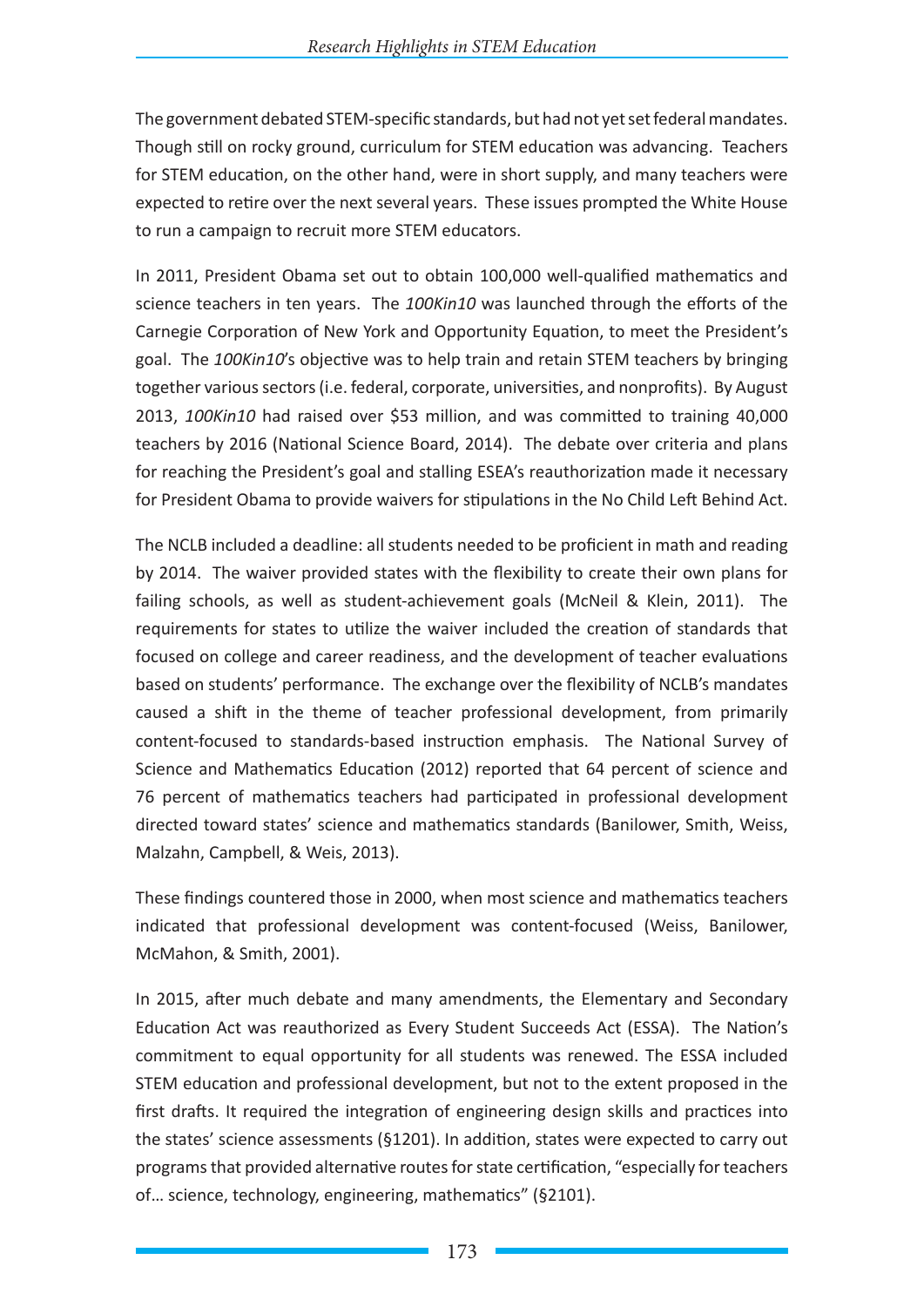The ESSA made states and local agencies responsible for developing and providing professional development for teachers to promote high-quality instruction in science, technology, engineer, ing, mathematics, and computer science (§2101, §2103). The ESSA allotted grants for STEM partnerships, which would replace the MSPs that were no longer receiving funding, and mandated that teachers with professional development instruction regarding the use of technology to enhance student achievement in STEM areas, including computer science (§4109). The ESSA used the acronym STEM to refer to science, technology, engineering, and mathematics which under the section, "wellrounded educational opportunities." The ESSA provided local education agencies with funds to create opportunities such as programs and activities for STEM (§4107). The ESSA contained a section for "STEM Master Teacher Corps," which were "State-led effort[s] to elevate the status of the science, technology, engineering, and mathematics teaching profession" (§2245). Another use of the acronym described what a "STEMfocused Specialty School" was:

> "a school, or dedicated program within a school that engages students in rigorous, relevant, and integrated learning experiences focused on science, technology, engineering, and mathematics, including computer science, which include authentic schoolwide research" (§4102).

The ESSA used the term, "integration" in conjunction with STEM, though it provided no further clarification on what this integration should have been for curriculum or standards development. Under the current federal educational policy – ESSA -- each subject (science, technology, engineering, and mathematics) has been addressed in some fashion. The policy still favors science and mathematics education, but it also tackles technology and engineering. In ESSA, the integration of STEM emerges, and professional development for STEM teachers is created or enhanced to include integration.

#### **Discussion**

The following discussion will identify any trends and issues in STEM education professional development policies

#### **Trends**

Based on the information stated above, it is obvious that professional development in STEM subjects (science, technology, engineering and mathematics) has varied widely in the past, but is progressing in similar ways in the present. In the past, professional development for STEM lacked structure, policy, and adequate curriculum materials and other resources. The emphasis on individual subjects such as science,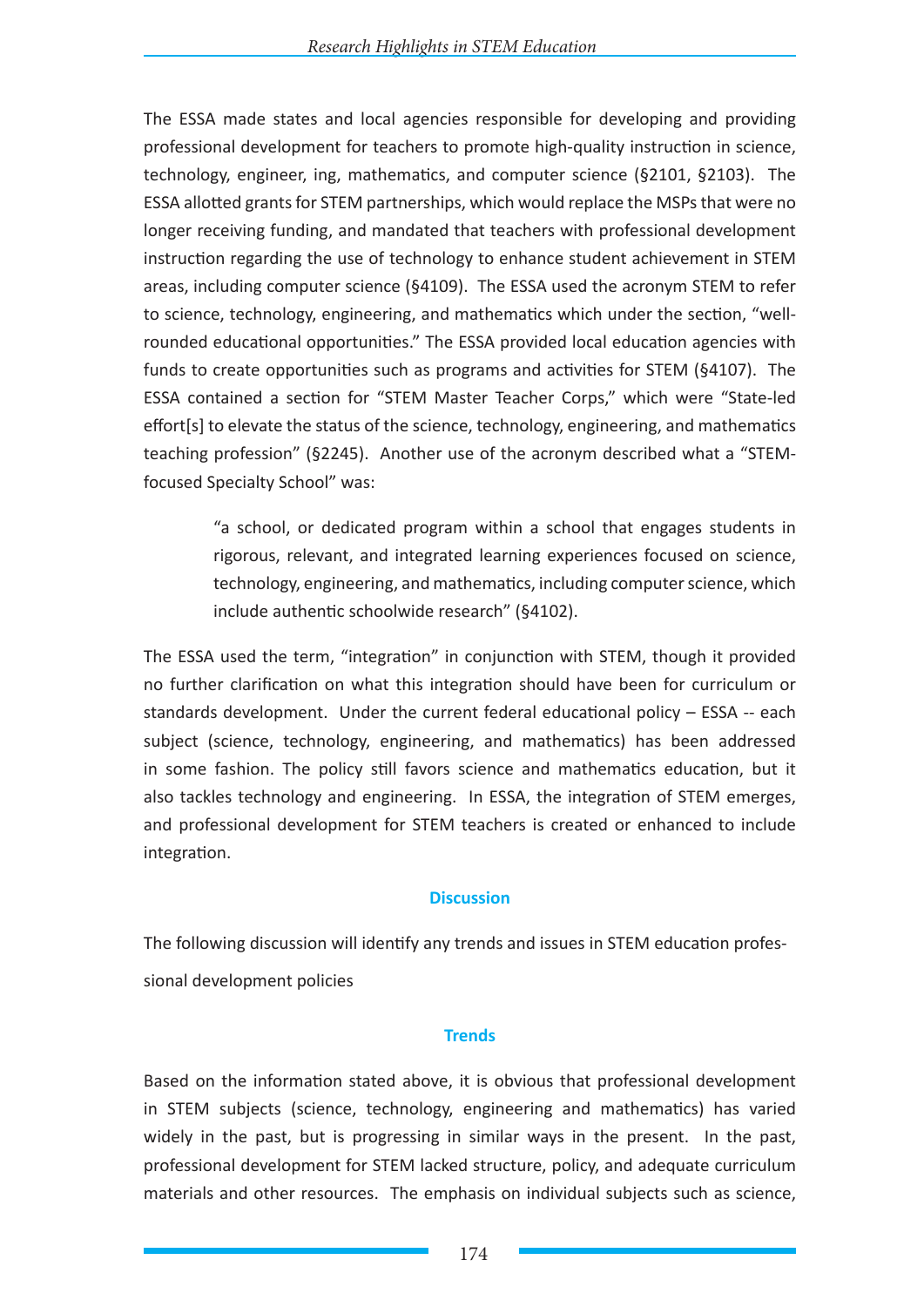technology, engineering and mathematics was high, and there was competition among these subjects for prominence and attention. This inspired individuals, groups, and organizations to create, offer, and participate in professional development depending on the STEM subject.

At the beginning of the twenty-first century, legislation impacted educational programs for students, as well as professional development workshops that science, technology, engineering, and mathematics teachers attended. The federal government passed several policies that had major ramifications for these subjects' curriculum, standards, and professional development. The "T" and "E" in STEM began to assert themselves and create their own identities, separate from mathematics and science.

The NCLB was a comprehensive bill that brought accountability to education and stressed the need for interactions between America's STEM businesses and STEM education. The America COMPETES Act placed heavy emphasis on STEM education and teacher recruitment for these subjects. Both the America COMPETES Act and the America COMPETES Reauthorization Act stipulated provisions to strengthen teaching and learning in the primary and secondary levels of STEM education. Both policies provided funding to the National Science Foundation for professional growth trainings, program and curriculum development, and standards geared toward the integration of science, technology, engineering, and mathematics.

President Obama's goal of 100,000 teachers for STEM is well on its way to being achieved. The 100Kin10 program has trained more than 40,000 STEM teachers, and has received tens of thousands of dollars to improve teachers' skills and provide support to help keep STEM educators in the classroom longer (100Kin10, 2016).

The ESSA has delivered a foundation for STEM education and its integration. The "T" in STEM has become stronger. Technology is an elective area in most states; over 28,000 men and women teach it (Dugger, 2016b). Technology education is now well-defined; and standards for the subject are in place.

The "E" in STEM is slowly progressing; some promising things are developing in the field. In Framework for Quality K-12 Engineering Education (2014) authors Moore, Glancy,

Tank, Kersten, Smith, and Stohlmann proposed a clear definition for K-12 engineering education programs. These advances will help guide policy makers and educators in the creation of curriculum and standards for engineering, and in the integration of engineering in STEM (Moore, Glancy, Tank, Kersten, Smith, & Stohlmann, 2014).

STEM no longer places emphasis on science and/or mathematics alone. Each content area in the acronym is now addressed individually. In addition, the National Engineering Council and the National Research Council of the National Academies considers the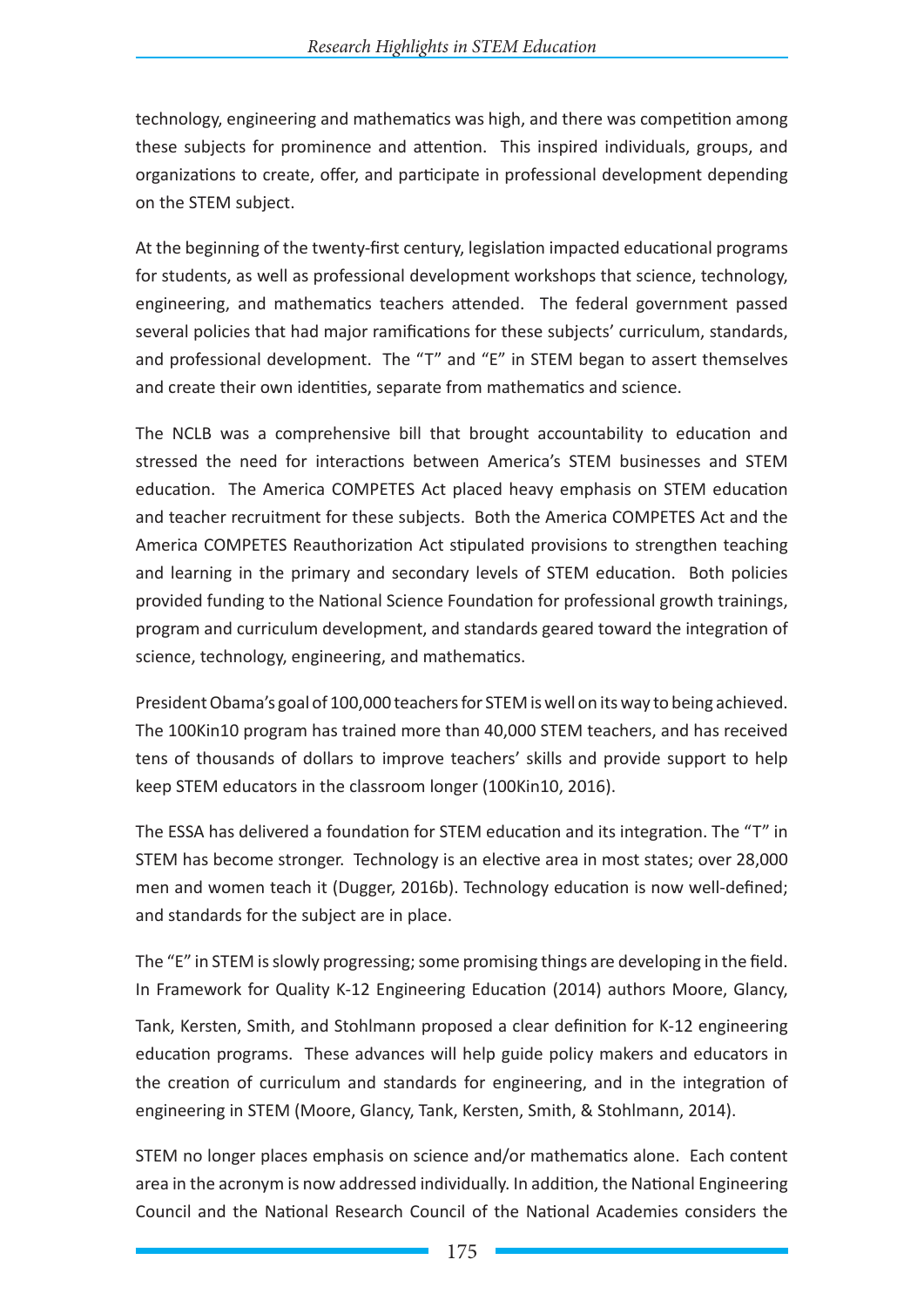integration of these subjects vital to the success of the nation's sustainability in innovation and foundation for successful employment. Even though the most recent federal educational policy – ESSA -- did not define STEM in terms of curriculum and standard-integration, it did contain provisions to form STEM-based programs and professional development models. STEM education continues to advance, and STEM educators will receive the training and support they need to help nurture the nation's aspiring scientists, technologists, engineers, and mathematicians: the future "STEMists."

#### **Issues**

As noted earlier, there is an expectation that teachers develop curriculum that aligns with standards and complies with NCLB's requirements. The NCLB's increased accountability mandates to states to create assessments in reading and mathematics opened up opportunities for professional development through Math Science Partnerships (No Child Left Behind, 2002). However, as Trivedi (2014) pointed out, a lack of adequate accountability measures continues to haunt professional development in STEM education. Considering the integrated nature of a set of distinct disciplines, establishing a set of unified assessments is not an easy task. Additionally, gender and socioeconomic achievement gaps, accessibility gaps, and poor teacher quality continue to add more challenges to STEM professional development.

Massimo (2015) and Hademenos (2017) observed similar issues, and suggested strategies -- such as revising structured, traditional, compartmentalized curriculum into integrated STEM curriculum, and developing suitable STEM teaching methods, as well as motivational learning activities and assessments – to overcoming these challenges. In context, teacher expertise is crucial. Considering the present state of the teaching force in science, technology, engineering and mathematics -- the limited teacher expertise and experience, especially in the elementary grades -- it is difficult for teachers to fully integrate these disciples into successful STEM lessons. On the other hand, forcing teachers at the secondary level with well-structured, discipline-based expertise to accommodate other disciplines in the name of STEM education is not without issues. As a case in point Kumar, Thomas, Morris, Tobias, Baker and Jermanovich (2011a, 2011b) noticed elementary teachers benefited significantly more than secondary teachers in a science professional development effort. This reflected the need for more science in elementary teacher development. University faculty from science, technology, engineering and mathematics could successfully partner with teachers to make STEM integration more meaningful in teacher professional development. See Kumar and Altschuld (2008) for an example of how such a partnership was behind a successful, NSF-funded teacher preparation project in science.

As Marder (2013) stated, though integrating science, technology, engineering and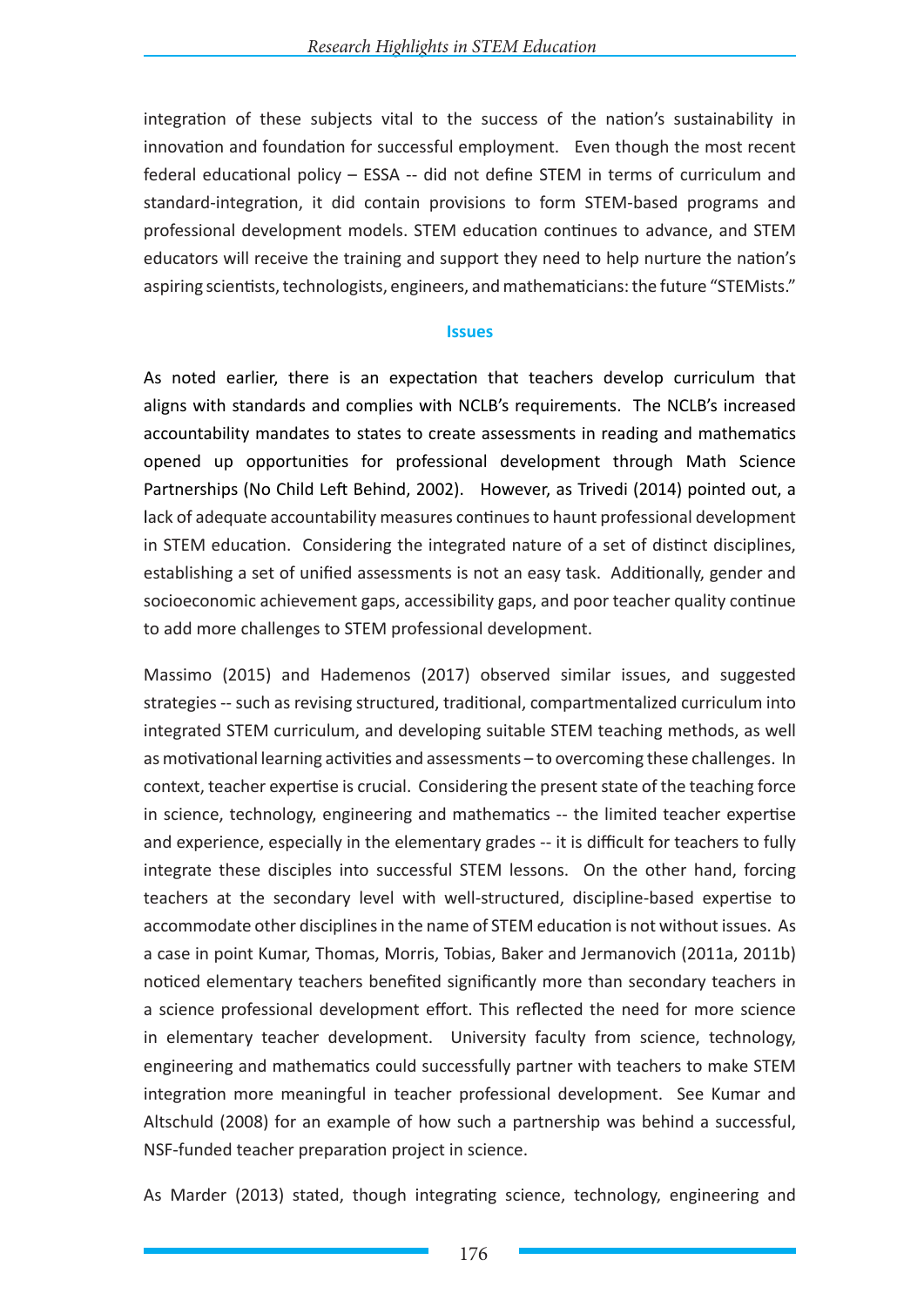mathematics under STEM is a worthy undertaking, "we—the scientists, mathematicians, and engineers who will be asked to help implement the new standards—do not ourselves always possess the full set of skills that STEM education will ask of our students" (p. 150). Morever, in an overcrowded curriculum, pressuring teachers to find time for crossdisciplinary themes and activities in STEM is a complicated matter that needs carefully thought-out professional development efforts, regardless of elementary, middle or secondary level. Since school districts evaluate teacher performance, they must be involved in professional development so that teachers are not set up to fail -- asked to do one thing, and then evaluated on something else.

Limitation of appropriate contexts where multiple competencies from the STEM disciplines can overlap poses an obstacle to successful STEM implementation (Massimo, 2015). Not every concept cuts across science, technology, engineering and mathematics. This leaves teachers with the task of hunting for overlapping contexts, limiting successful implementation of STEM in schools.

When it comes to funding STEM professional development with public (e.g., NSF) and private funds, STEM education is not without its critics. For example, according to Zakaria (2015) "consider America's vast entertainment industry, built around stories, songs, design and creativity. All of this requires skills far beyond the offerings of a narrow STEM curriculum" (n.p.). There is no simple response to such criticisms. As Zakaria (2015) continued, "America overcomes its disadvantage — a less-technicallytrained workforce — with other advantages such as creativity, critical thinking and an optimistic outlook.

A country like Japan, by contrast, can't do as much with its well-trained workers because it lacks many of the factors that produce continuous innovation" (n.p.). The STEM education community should take such criticisms into account, seriously reflecting on the advantages and disadvantages of STEM education. It should approach STEM professional development with caution, especially where public funds, such as systemic educational reforms, are involved. Program evaluation plays a key role in this.

As Anderson (2002) pointed out, "the nature of systemic reform is complex and no one evaluation study has sufficient resources and time to fully investigate the breath and depth of all the components of restructuring education systems. Systemic reform involves the simultaneous restructuring of many components of the education system in order to improve simultaneously the academic performance of all students at all levels of the K-12 system" (p. 72). STEM education professional development is a complex systemic reform. Therefore, more comprehensive evaluation (Kumar & Altschuld, 2002) and needs assessment ought to be employed to determine "what is (the current status or state) and "what should be (the desired status or state)" (Altschuld & Kumar,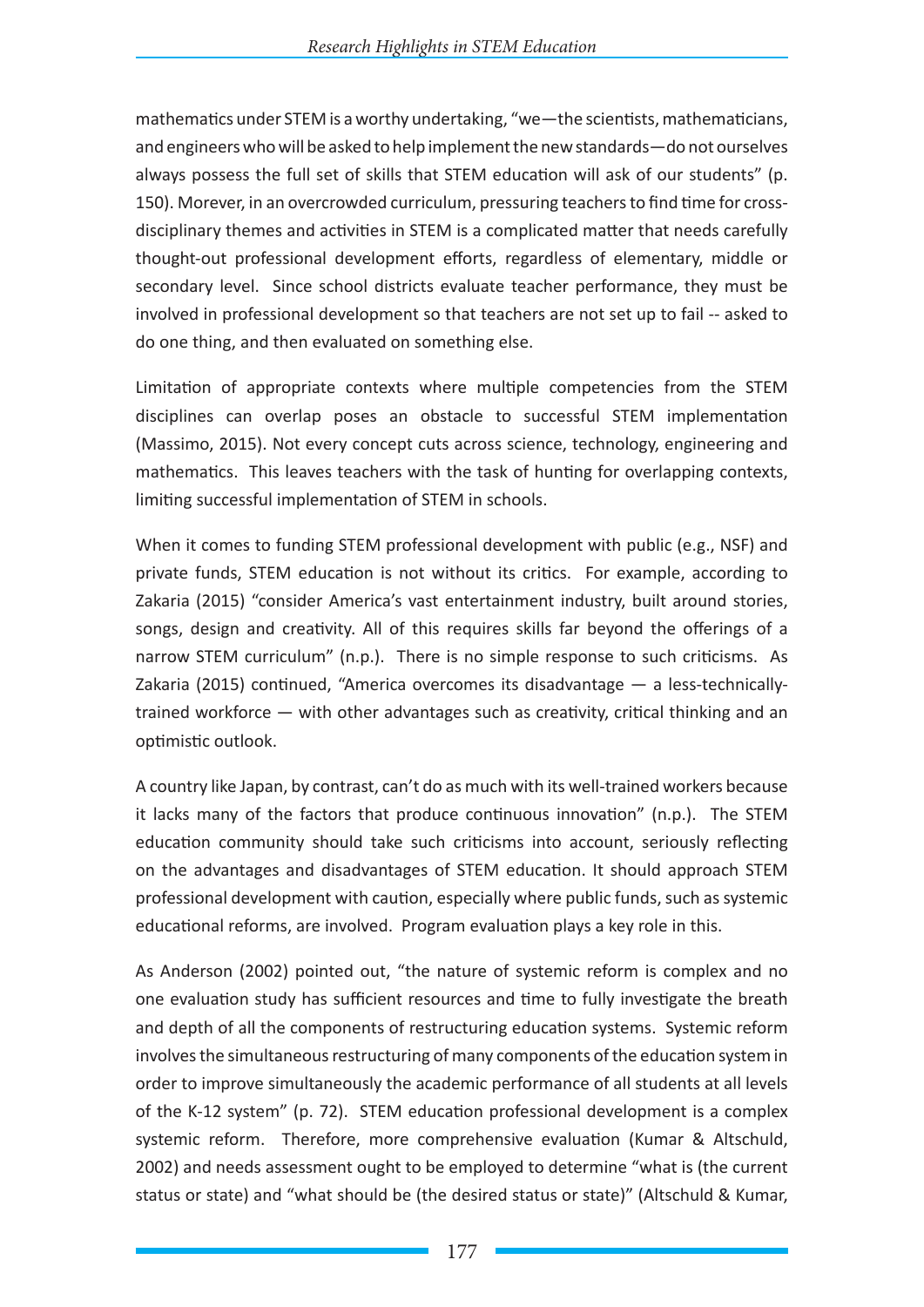2010, p. 3) and to guide effective policies leading to successful classroom practices in science, technology, engineering and mathematics.

#### **Final Note**

On a final note, it is extremely important that developers of STEM professional education policies build these policies on foundations of sound, evidence-based research. If not, "policymakers are often left with no choice but to base decisions affecting science [technology, engineering and mathematics] education on the face value of what are often not-so-well-informed research and development efforts, project findings of limited scope, and personal opinions of politicians" (Kumar & Altschuld, 2003, p. 561). Likewise, contributions from fields such as the Learning Sciences in improving our understanding of learning should not be overlooked in developing effective STEM professional development policies (Kumar, 2017). STEM professional development remains a fertile field for research and development in K-12 education in the United States, and developing policies that facilitate successful STEM professional development will be critical from here on out.

#### **References**

- 100Kin10. (2016). We are a coalition transforming the future of STEM education. 100Kin10. Retrieved from https://s3.amazonaws.com/100kin10-files/100Kin10-2016-Annual-Report.pdf
- Altschuld, J. W., & Kumar, D. D. (2010). *Needs assessment: An overview*. CA: Sage Publications.
- Anderson, B. (2002). Evaluating systemic reform. Evaluating needs, practices, and challenges. In Altschuld, J. W., & Kumar, D. D. (Eds) Evaluation of science and technology education at the dawn of a new millennium. New York: Kluwer Academic/Plenum Publishers.

America COMPETES Act, Pub. L. No. 110-69, 121 Stat. 572 (2007).

- America COMPETES Reauthorization Act of 2010, Pub. L. No. 111-358, 124 Stat. 3982 (2011).
- Asunda, P. A. (2012). Standards for technological literacy and STEM education delivery through career and technical education programs. Journal of Technology Education, 23(2). Retrieved from https://scholar.lib.vt.edu/ejournals/JTE/v23n2/ asunda.html
- Banilower, E. R., Smith, P. S., Weiss, I. R., Malzahn, K. A., Campbell, K. M., & Weis, A. M. (2013). Report of the 2012 national survey of science and mathematics education. Chapel Hill, NC: Horizon Research, Inc.
- Bawden, W. T. (1950). Leaders in industrial education. Milwaukee, WI: The Bruce Publishing Company. Retrieved from https://babel.hathitrust.org/cgi/pt?id=uc1. \$b619535;view=1up;seq=7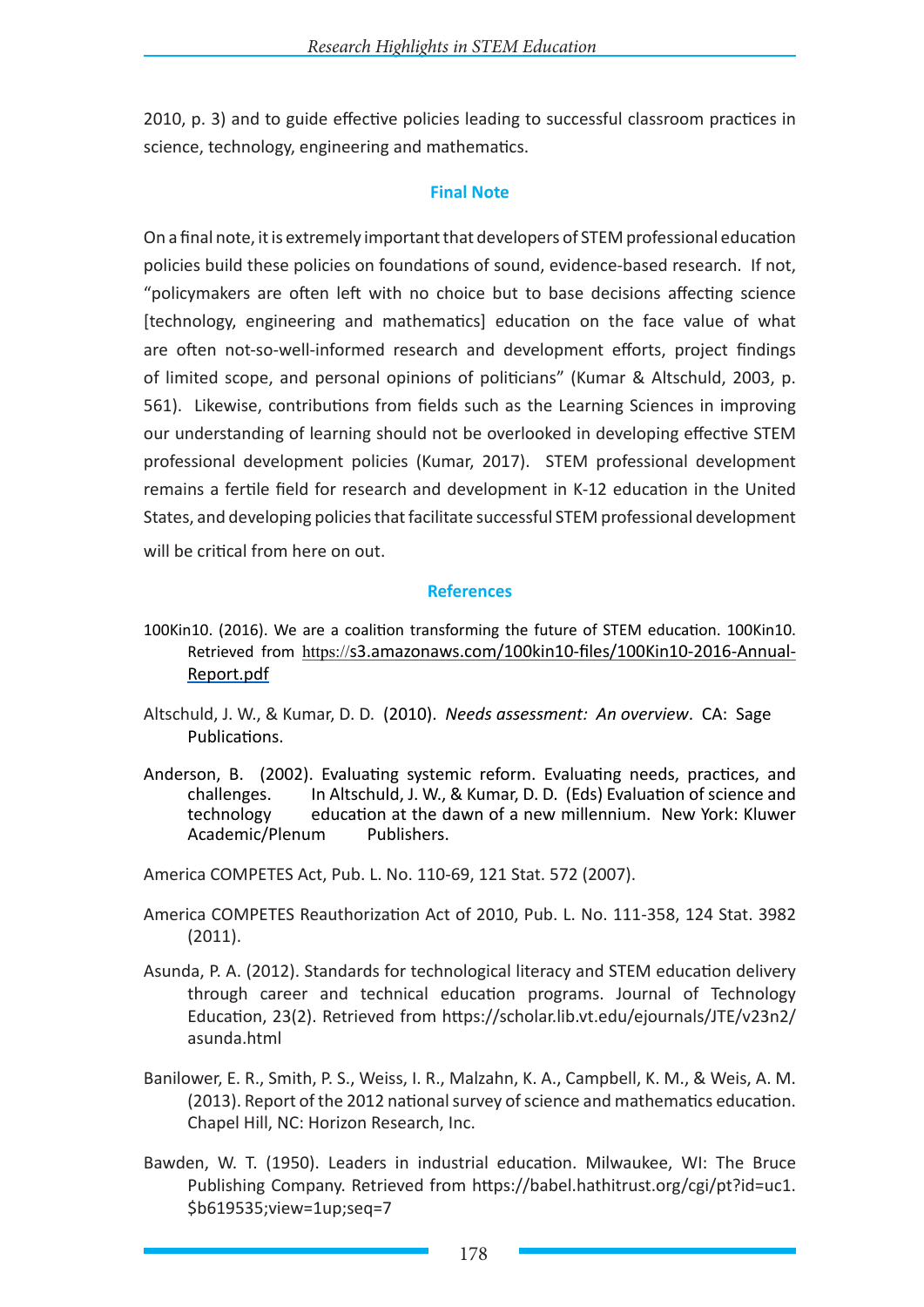- Cavell, L., Blank, R. K., Toye, C., & Williams, A. (2004). Key State education policies on PK-12 Education: 2004. Washington, DC: Council of Chief State School Officers.
- Committee on Standards for K–12 Engineering Education. (2010). Standards for K-12 engineering education? Washington, D.C.: National Academies Press.
- Day, C. (1999). Developing teachers: The challenges of lifelong learning. London: Falmer Press.
- Del Giorno, B. J. (1967). The impact of changing scientific knowledge on science education in the United States since 1850. The University of Connecticut. Ann Arbor, MI: University Microfilms, Inc.
- Dugger, W. E. (2016a). Evolution of STEM in the United States. XXII International Conference on Technological Education in Schools, Colleges, and Universities (pp. 1-43). Moscow, Russia: ITEEA. Retrieved from https://www.iteea.org/File. aspx?id=96139&v=535ac9f0
- Dugger, W. E. (2016b). Technology education in the United States. XXII International Conference on Technological Education in Schools, Colleges, and Universities. Moscow, Russia: ITEEA. Retrieved from https://www.iteea.org/File. aspx?id=99041&v=8cc2c3f0
- Every Student Succeeds Act, Pub. L. No. 114-95, 129 Stat. 1803 (2015).
- Fullen, M. (1991). The new meaning of educational change Michael G. Fullan with Suzanne Stiegelbauer. New York, NY: Teachers College Press.
- Gonzalez, H. B. (2012). An analysis of STEM education funding at the NSF: Trends and policy discussion. Washington, D.C.: Congressional Research Service.
- Hademenos, G. (2017). The problem (and possible solution) of STEM education. Austin, TX: The Science Teachers Association of Texas.
- Henke, R. R., Chen, X., & Geis, S. (2000). Progress Through the Teacher Pipeline: 1992– 93 College Graduates and Elementary/Secondary School Teaching as of 1997. National Center for Education Statistics, Office of Educational Research and Improvement. United States of America: United States Department of Education.
- Hurst, D., Tan, A., Meek, A., & Sellers, J. (2003). Overview and Inventory of State Education Reforms: 1990 to 2000. National Center for Education Statistics. Washington, D.C.: U.S. Department of Education.
- Hurd, P. D. (1961). Biological education in American secondary schools, 1890- 1960. Retrieved from https://babel-hathitrust-org.ezproxy.fau.edu/cgi/ pt?id=mdp.39015070535466;view=1up;seq=8
- International Technology Education Association. (2007). Standards for Technological Literacy: Content for the Study of Technology. Reston, VA: International Technology Education Association.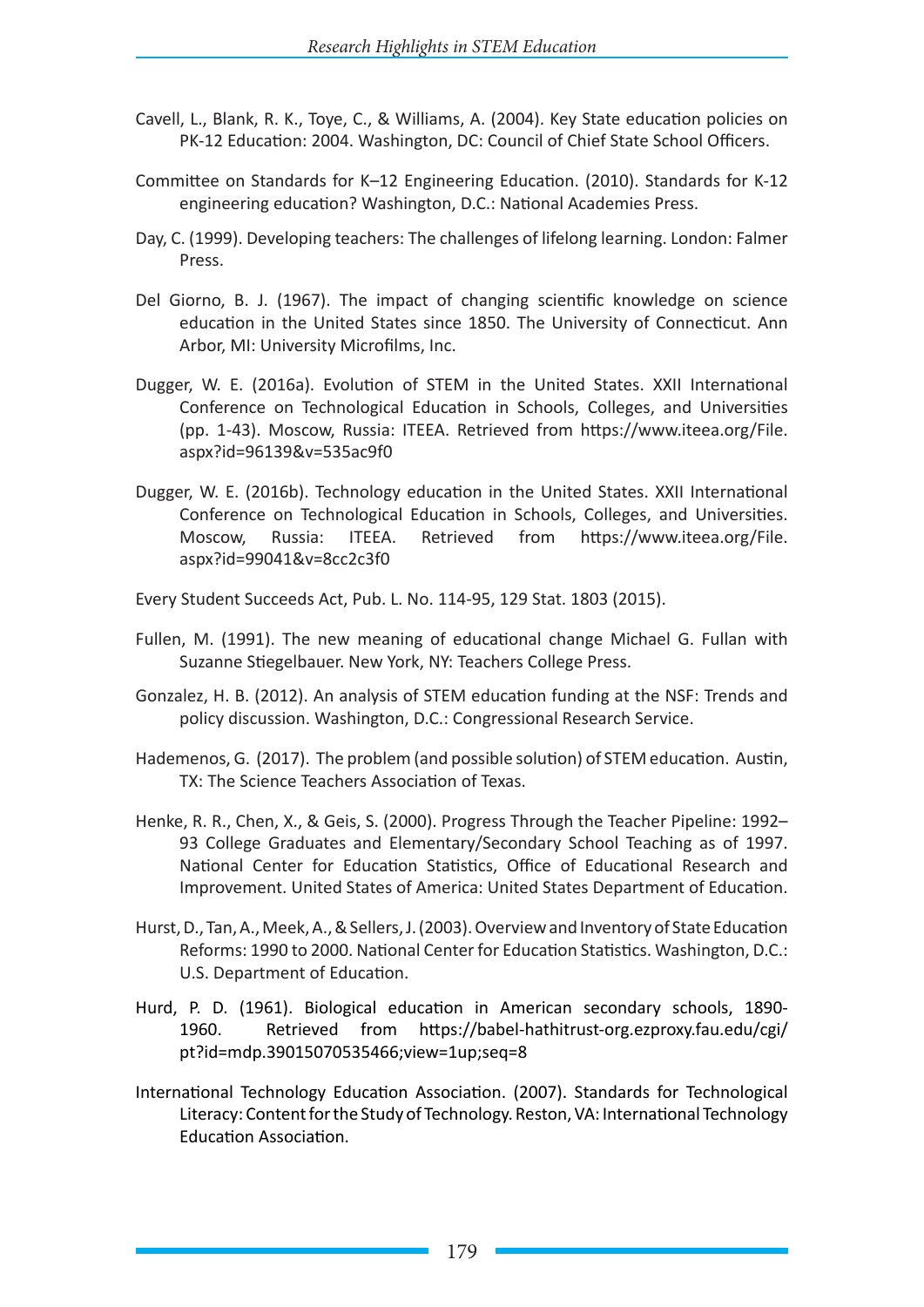- Kumar, D. D. (2017). Analysis of an integrated technology supported problem-based learning STEM project using Selected Learning Sciences Interest Areas (SLSIA). International Journal of Education in Mathematics, Science and Technology, 5(1), 53-61.
- Kumar, D. D., Thomas, P. V., Morris, J. D., Tobias, K., Baker, M., & Jermanovich, T. (2011a). Effect of current electricity simulation supported learning on the conceptual understanding of elementary and secondary teachers. Journal of Science Education and Technology, 20(2), 111-115.
- Kumar, D. D., Thomas, P. V., Morris, J. D., Tobias, K., Baker, M., & Jermanovich, T. (2011b). Erratum. Journal of Science Education and Technology, 20(2), 116.)
- Kumar, D. D., & Altschuld, J. W. (2008). University science and education faculty partnership in teacher preparation: Role of a technology innovation. Science & Society, 6(2), 197-202.
- Kumar, D. D., & Altschuld, J. W. (Eds.) (2003). Science education policy: A symposium. The Review of Policy Research, 20(4), 561-645.
- Kumar, D. D., & Altschuld, J. W. (2002). Complementary approaches to evaluating technology in science teacher education. In Altschuld, J. W., & Kumar, D. D. (Eds.), Evaluation of science and technology education at the dawn of a new millennium. New York: Kluwer Academic/Plenum Publishers.
- Luft, J. A., & Hewson, P. W. (2014). Research on teacher professional development programs in science. In N. G. Lederman, & S. K. Abell (Eds.), Handbook of Research on science education (pp. 889-909). Retrieved from https://wwwroutledgehandbooks-com.ezprox
- Mackenzie, J. C. (1894). The Report of the Committee of Ten. The School Review, 2(3), 146-155.
- Marder, M. (2013). Perspectives on interdisciplinary science education. CBE-Life Sciences Education, 12, 148-150.
- Massimo, A. (2015). Stem education and the curriculum: Issues, tensions and challenges. International STEM high-level policy forum on "evidence-based science education in developing countries," Kuala Lumpur, Malaysia.
- McNeil, M., & Klein, A. (2011). Obama offers waivers from key provisions of NCLB: Plan waives cornerstone provisions of law. Education Week, 31(5), 1, 20-21.
- Moore, T. J., Glancy, A. W., Tank, K. M., Kersten, J. A., Smith, K. A., & Stohlmann, M. S. (2014). A Framework for Quality K-12 Engineering Education: Research and Development. Journal of Pre-College Engineering Education Research, 4(1), 1-13.

Morrill Act of 1862, U.S.C. 321(1862).

National Academy of Sciences, National Academy of Engineering, and Institute of Medicine. (2007). Rising Above the Gathering Storm: Energizing and Employing America for a Brighter Economic Future. Washington, DC: The National Academies Press. Retrieved from https://doi.org/10.17226/11463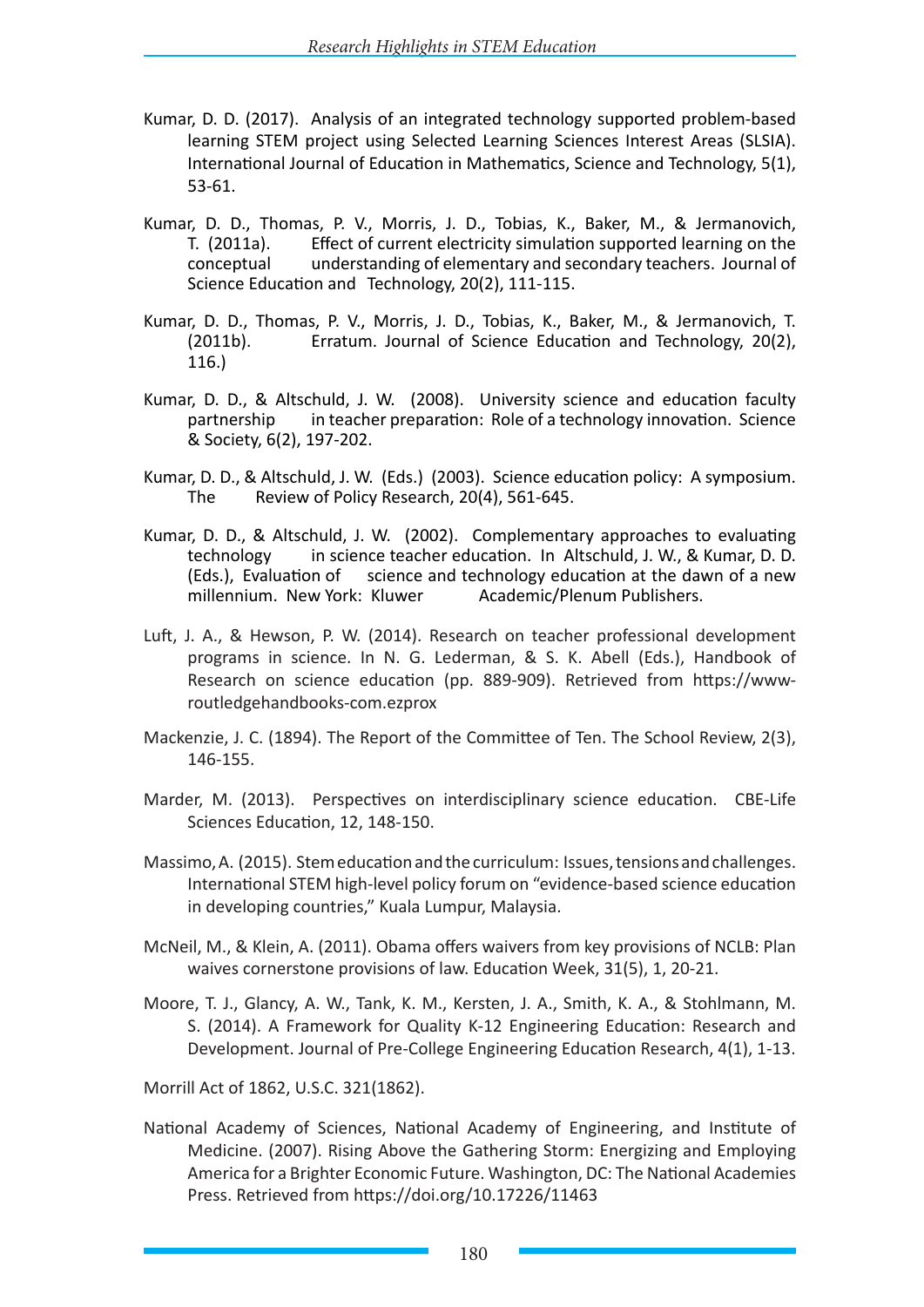No Child Left Behind Act of 2001, Pub. L. No. 107-110, 115 Stat. 1425 (2002).

- National Education Association. (1894). Report of the Committee of ten on secondary school studies. New York: American book company. Retrieved from https:// archive.org/details/reportofcomtens00natirich
- National Education Association. (1918). Commission on the reorganization of secondary education. Washington: Government Printing Office. Retrieved from https:// archive.org/details/cardinalprin
- National Science and Technology Council Committee on STEM Education. (2011). The Federal science, technology, engineering, and mathematics (STEM) education portfolio. Washington, D.C.: Executive Office of the President.
- National Science Board. (2006). America's pressing challenge– Building a stronger foundation: A Companion to science and engineering indicators 2006. Arlington, VA: National Science Foundation.
- National Science Board. (2014). Science and Engineering Indicators 2014. Arlington, VA: National Science Foundation (NSB 14-01).

Parsad, B., Lewis, L., Farris, E., & Westat. (2001). Teacher preparation and professional development: 2000. U.S. Department of Education. Washington, D.C.: National Center for Education Statistics.

Skinner, R. A. (2005). State of the States. Education Week, 24(17), 77-79.

- Trivedi, V. (2014). What is wrong with STEM education? Retrieved from https://www. huffingtonpost.com/vinay-trivedi/stem-education\_b\_5101816.html
- United States Department of Education. (2009a). The American Recovery and Reinvestment Act of 2009: Education Jobs and Reform. Retrieved from U.S. Department of Education: https://www2.ed.gov/policy/gen/leg/recovery/ factsheet/overview.html
- United States Department of Education. (2009b). Race to the Top Program Executive Summary and Key Policy Details. Washington, D.C. Retrieved from https://www2. ed.gov/programs/racetothetop/executive-summary.pdf
- United States Department of Education. (2012). About ED/Overview: The federal role in education. Retrieved from http://www2.ed.gov/about/overview/fed/role.html
- Weidner, L. (2004). The N.E.A. Committee of Ten. Retrieved from History of American Education: Progressive Period: https://www3.nd.edu/~rbarger/www7/ neacom10.html
- Weiss, I. R., Banilower, E. R., McMahon, K. C., & Smith, P. S. (2001). Report of the 2000 National Survey of Science and Mathematics Education. Chapel Hill, NC: Horizon Research, Inc.